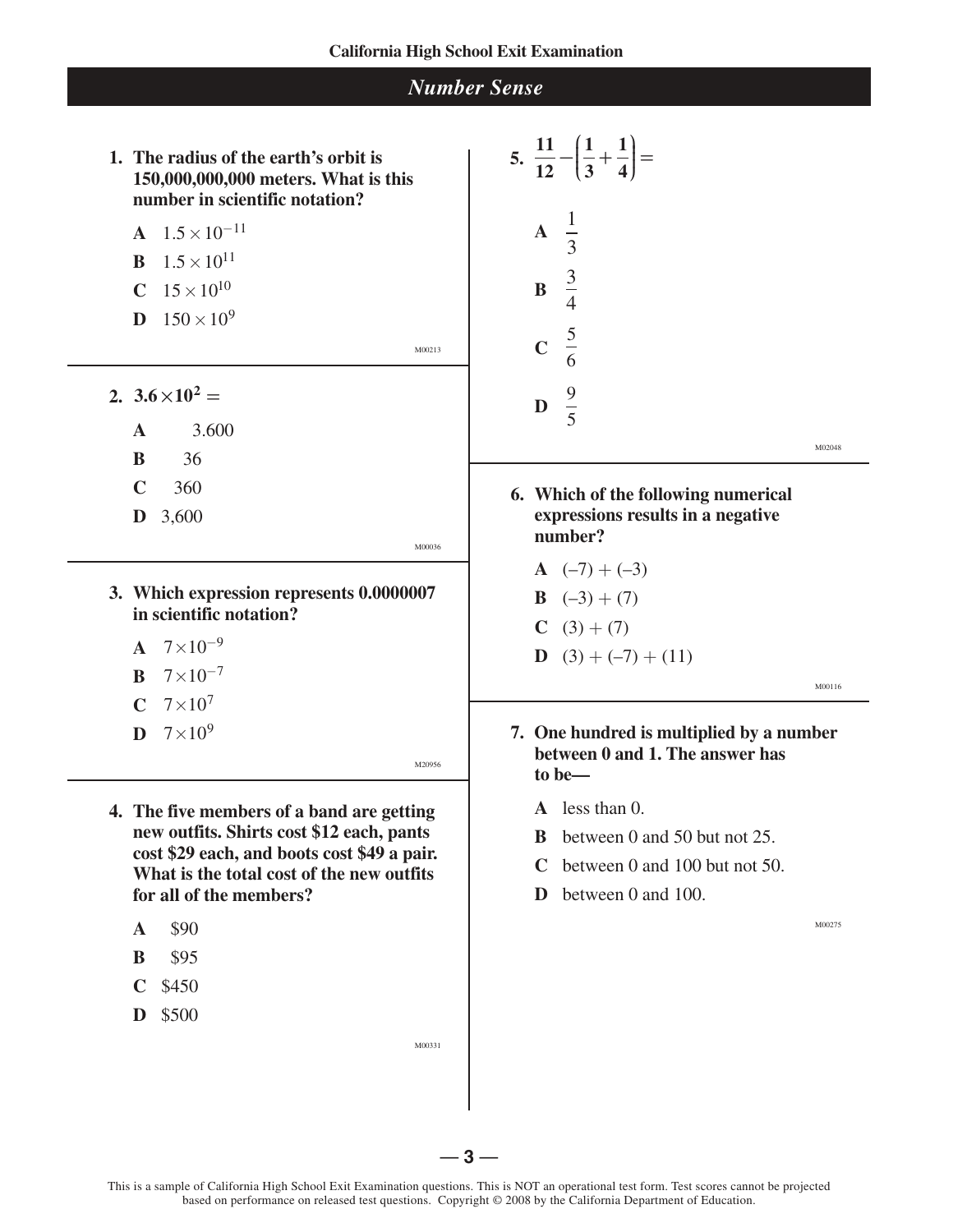## *Number Sense*

**8.** John uses  $\frac{2}{5}$  of a cup of oats per serving **3 to make oatmeal. How many cups of oats does he need to make 6 servings?**

> **A**  $2\frac{2}{3}$ 3 **B** 4 **C**  $5\frac{1}{2}$

**D** 9

3

M23015

- **9.** What is the value of  $\left(\frac{1}{2}\right)^2$  $\left(\frac{1}{8}\right)^{2}$ 
	- **A**  1 64 **B**  1 32 **C**  1 16

1 4

**D** 

 **10. If Freya makes 4 of her 5 free throws in a basketball game, what is her free throw shooting percentage?**

 $-4-$ 

- **A** 20%
- **B** 40%
- **C** 80%
- **D** 90%

M00223

M10014

- **11. Some students attend school 180 of the 365 days in a year. About what part of the year do they attend school?**
	- **A** 18%
	- **B** 50% **C** 75%
	- **D** 180%
- **12.** What number equals  $\frac{3}{5}$ ? **8**
	- **A** 0.267 **B** 0.375
	- **C** 2.67
	- **D** 3.75

M13470

M00047

**13.** Last year  $\frac{7}{6}$  of all students at a school **16 participated in the science fair. About** 

**what percentage of the students** 

**participated?**

- **A** 18%
- **B** 23%
- $C$  44%
- **D** 56%

M32378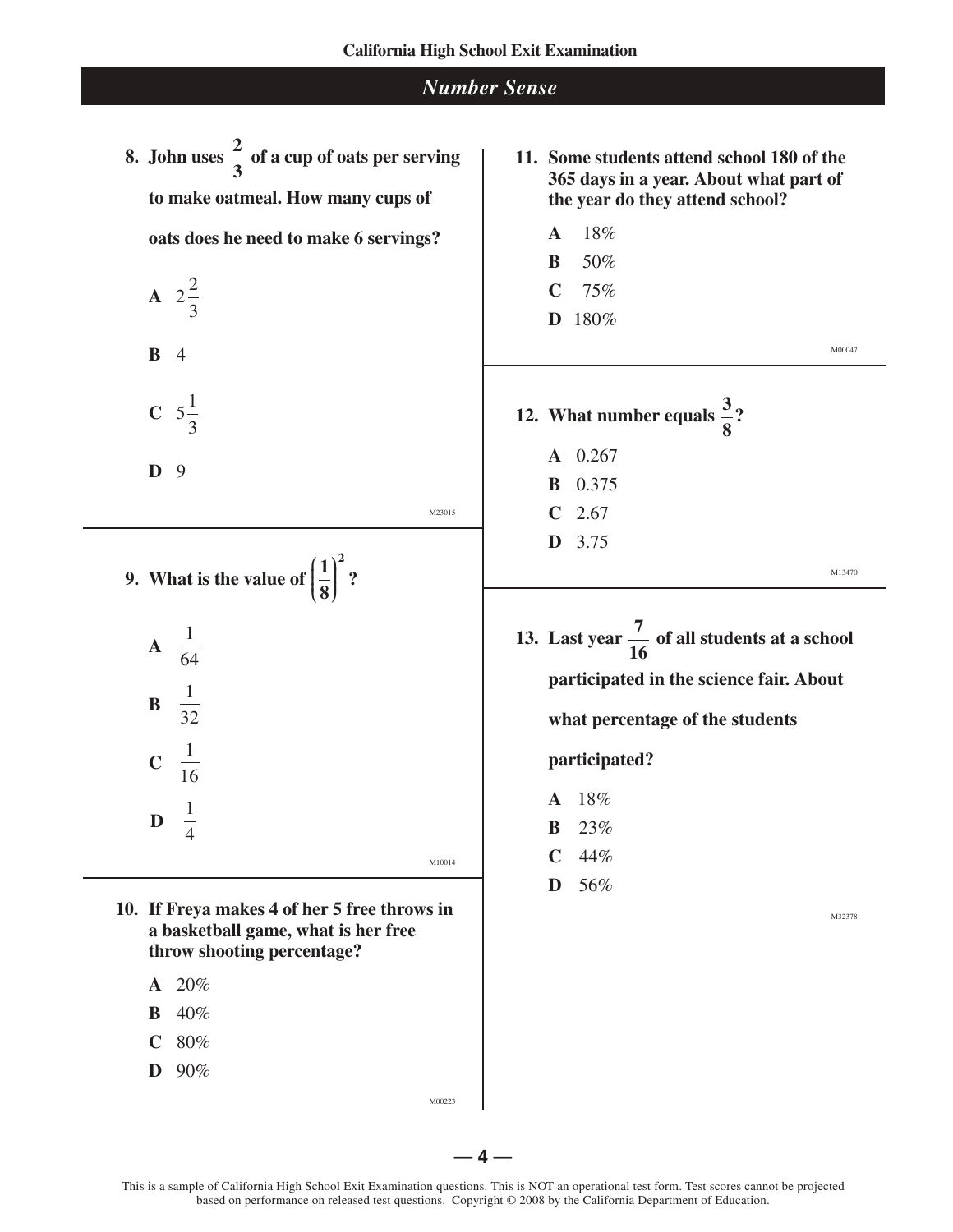| <b>Number Sense</b>                                                                                                                                                                                                                                           |                                                                                                                                                                                                                                                                                                                                                                           |
|---------------------------------------------------------------------------------------------------------------------------------------------------------------------------------------------------------------------------------------------------------------|---------------------------------------------------------------------------------------------------------------------------------------------------------------------------------------------------------------------------------------------------------------------------------------------------------------------------------------------------------------------------|
| 14. The cost of an afternoon movie ticket<br>last year was \$4.00. This year an<br>afternoon movie ticket costs \$5.00.<br>What is the percent increase of the<br>ticket from last year to this year?                                                         | 17. On Monday, Lisa's fish bowl contained<br>1 gallon of water. On Friday, the fish<br>bowl contained 0.75 gallon of water. By<br>what percentage did the amount of<br>water in Lisa's fish bowl decrease?                                                                                                                                                                |
| $A$ 10%<br>$20\%$<br><sup>B</sup><br>$C$ 25%<br>$\mathbf{D}$ 40%<br>M02158                                                                                                                                                                                    | 0.25%<br>$\mathbf{A}$<br>0.75%<br>B<br>$\mathbf C$<br>25%<br>$75\%$<br>D<br>M12141                                                                                                                                                                                                                                                                                        |
| 15. The weekly sales of a magazine<br>increased from 500,000 to 600,000. By<br>what percentage did the magazine sales<br>increase?<br>17%<br>$\mathbf{A}$<br>20%<br>B<br>$\mathbf C$<br>83%<br>120%<br>D                                                      | 18. Sally puts \$200.00 in a bank account.<br>Each year the account earns 8% simple<br>interest. How much interest will be<br>earned in three years?<br>\$16.00<br>$\mathbf{A}$<br>\$24.00<br>B<br>$\mathbf C$<br>\$48.00<br>\$160.00<br>D                                                                                                                                |
| M11242<br>16. Traditions Clothing Store is having a<br>sale. Shirts that were regularly priced<br>at \$20 are on sale for \$17. What is the<br>percentage of decrease in the price of<br>the shirts?<br>3%<br>A<br>15%<br>B<br>18%<br>C<br>85%<br>D<br>M30820 | M02119<br>19. A pair of jeans regularly sells for<br>\$24.00. They are on sale for 25% off.<br>What is the sale price of the jeans?<br>\$6.00<br>A<br>\$18.00<br>B<br>$C$ \$20.00<br>\$30.00<br>D<br>M02870<br>20. A CD player regularly sells for \$80. It is<br>on sale for 20% off. What is the sale<br>price of the CD player?<br>A \$16<br><b>B</b> \$60<br>$C$ \$64 |
|                                                                                                                                                                                                                                                               | \$96<br>D<br>M02425                                                                                                                                                                                                                                                                                                                                                       |

 $-5 -$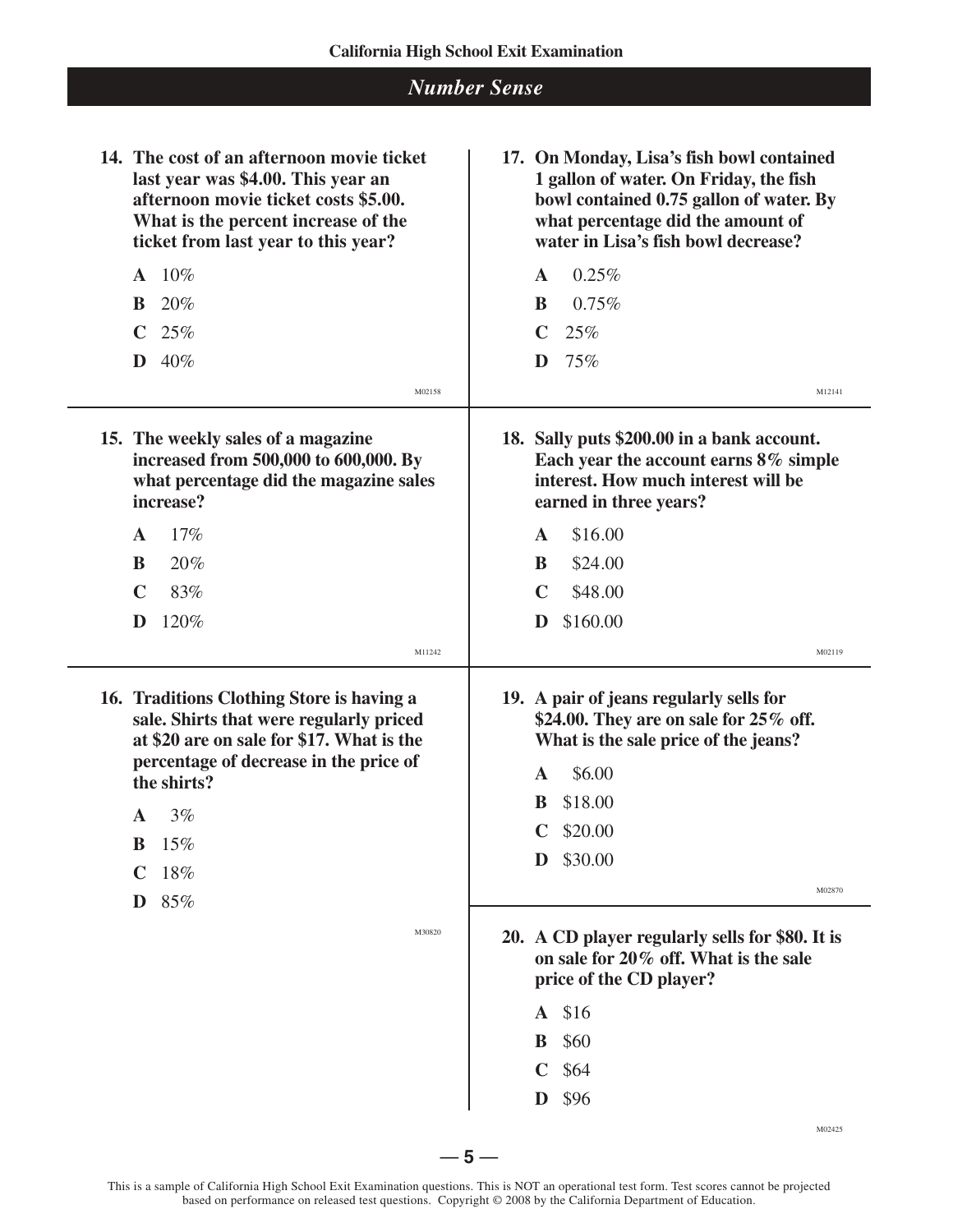| <b>Number Sense</b>                                                                                                                                                                                                        |                                                                                                                                                                                                |
|----------------------------------------------------------------------------------------------------------------------------------------------------------------------------------------------------------------------------|------------------------------------------------------------------------------------------------------------------------------------------------------------------------------------------------|
| 21. Jana bought a car for \$4200 and later<br>sold it for a 30% profit. How much did<br>Jana sell the car for?<br>A \$1260<br>\$2940<br>B<br>\$5460<br>$\mathbf C$<br>D<br>\$7140<br>M10580                                | 24. $\frac{10^{-2}}{10^{-4}}$ =<br>$10^{-6}$<br>$\mathbf{A}$<br>$10^{-2}$<br>$\bf{B}$<br>$C$ 10 <sup>2</sup><br>$10^{8}$<br>D<br>M02832                                                        |
| 22. A salesperson at a clothing store earns<br>a 2% commission on all sales. How<br>much commission does the salesperson<br>earn on a \$300 sale?<br>\$6<br>$\mathbf{A}$<br>\$15<br>B<br>$\mathbf C$<br>\$60<br>D<br>\$150 | 25. Which of the following is equivalent to<br>$7^{-6} \cdot 7^4$ ?<br>$7^{-24}$<br>$\mathbf{A}$<br><b>B</b> $7^{-10}$<br>$C \t 7^{-2}$<br>$\mathbf{D}$ $7^2$<br>M12679                        |
| M20470<br>23. Which number equals $(2)^{-4}$ ?<br>$A -8$<br>$\, {\bf B}$<br>16<br>$\overline{1}$<br>$\mathbf C$<br>16<br>$\frac{1}{8}$<br>D<br>M10015                                                                      | 26. Which fraction is equivalent to $\frac{5}{6} + \frac{7}{8}$ ?<br><b>A</b> $\frac{35}{48}$<br>$\frac{6}{7}$<br>$\bf{B}$<br>$\frac{20}{21}$<br>$\mathbf C$<br>$\frac{41}{24}$<br>D<br>M12713 |

 $\overline{a}$ 

-

— **6** —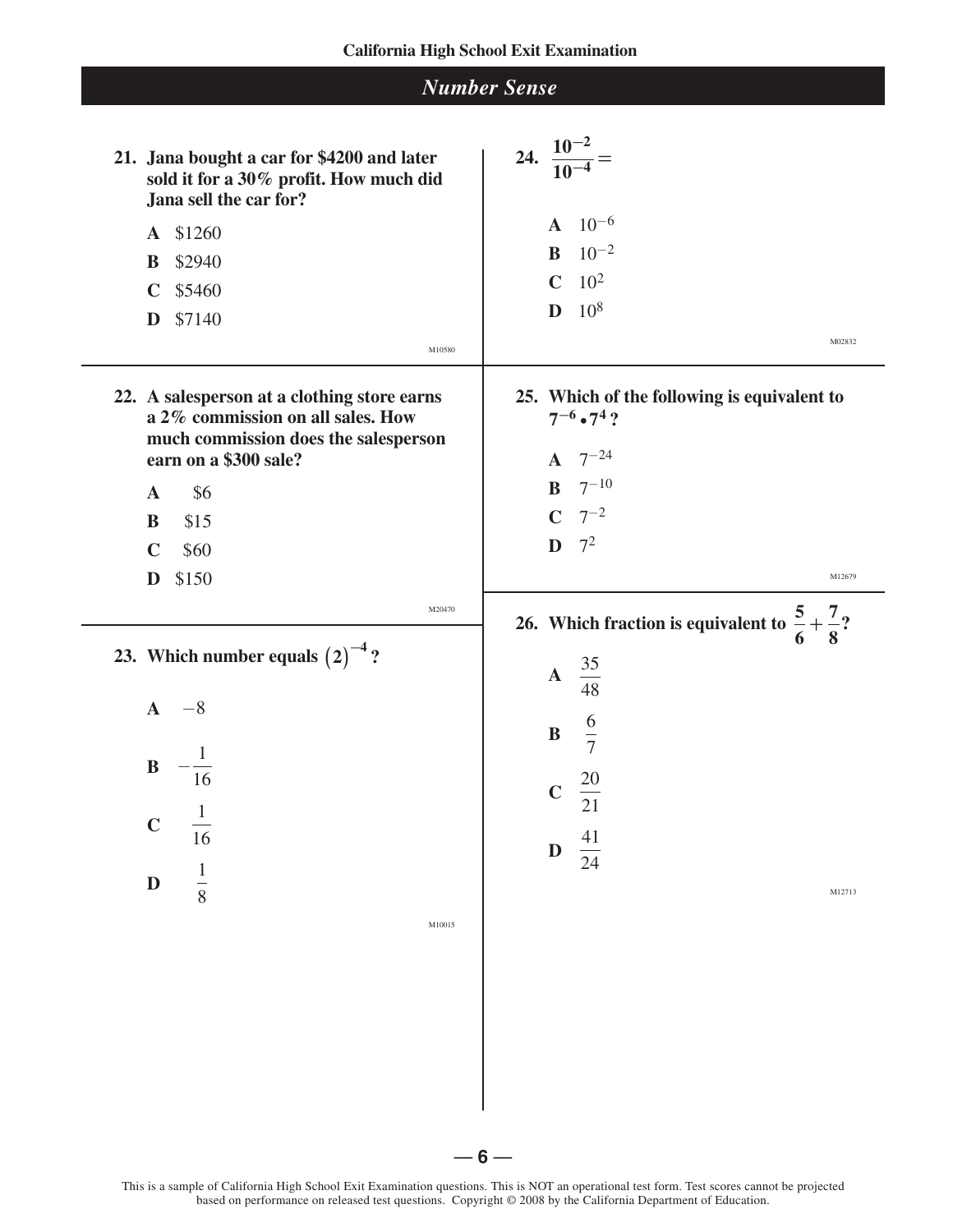| <b>Number Sense</b> |  |
|---------------------|--|
|---------------------|--|

| 27. Which of the following is the prime        | 30. $4^3 \cdot 4^2 =$                                  |
|------------------------------------------------|--------------------------------------------------------|
| factored form of the lowest common             | 4 <sup>5</sup><br>$\mathbf{A}$                         |
|                                                | 4 <sup>6</sup><br>$\, {\bf B}$                         |
| denominator of $\frac{7}{10} + \frac{8}{15}$ ? | $16^{5}$<br>$\mathbf C$                                |
| $A \quad 5 \times 1$                           | $16^{6}$<br>$\mathbf{D}$                               |
| <b>B</b> $2 \times 3 \times 5$                 | M02661                                                 |
| $C$ 2 $\times$ 5 $\times$ 3 $\times$ 5         | 31. What is $6^2 \cdot 2^2$ ?                          |
| $10 \times 15$<br>D                            |                                                        |
| M02826                                         | 32<br>$\mathbf{A}$<br>48<br>$\bf{B}$                   |
|                                                | $\mathbf C$<br>144                                     |
| 28. What is $\frac{3}{4} - \frac{1}{6}$ ?      | 256<br>D                                               |
| $\mathbf{A} \quad \frac{1}{6}$                 | M22029                                                 |
|                                                |                                                        |
| $\frac{1}{3}$<br>$\bf{B}$                      | 32. What is the value of $\frac{2^6 \cdot 2^4}{2^5}$ ? |
|                                                | $\overline{4}$<br>$\mathbf{A}$                         |
| <b>C</b> $\frac{7}{12}$                        | 10<br>B                                                |
|                                                | $\mathbf C$<br>16                                      |
| <b>D</b> $\frac{11}{12}$                       | 32<br>D                                                |
| M13552                                         | M25206                                                 |
|                                                | 33. The square root of 150 is between-                 |
| 29. $(3^8)^2$ =                                | <b>A</b> 10 and 11.                                    |
| $A \quad 3^4$                                  | 11 and 12.<br>B                                        |
| 3 <sup>6</sup><br>$\bf{B}$                     | 12 and 13.<br>$\mathbf C$                              |
| $3^{10}$<br>$\mathbf C$                        | 13 and 14.<br>D                                        |
| $3^{16}$<br>$\mathbf{D}$                       | M02666                                                 |
| M02406                                         |                                                        |
|                                                |                                                        |
|                                                |                                                        |
|                                                |                                                        |
|                                                |                                                        |
|                                                |                                                        |
|                                                |                                                        |
|                                                | 7 -                                                    |